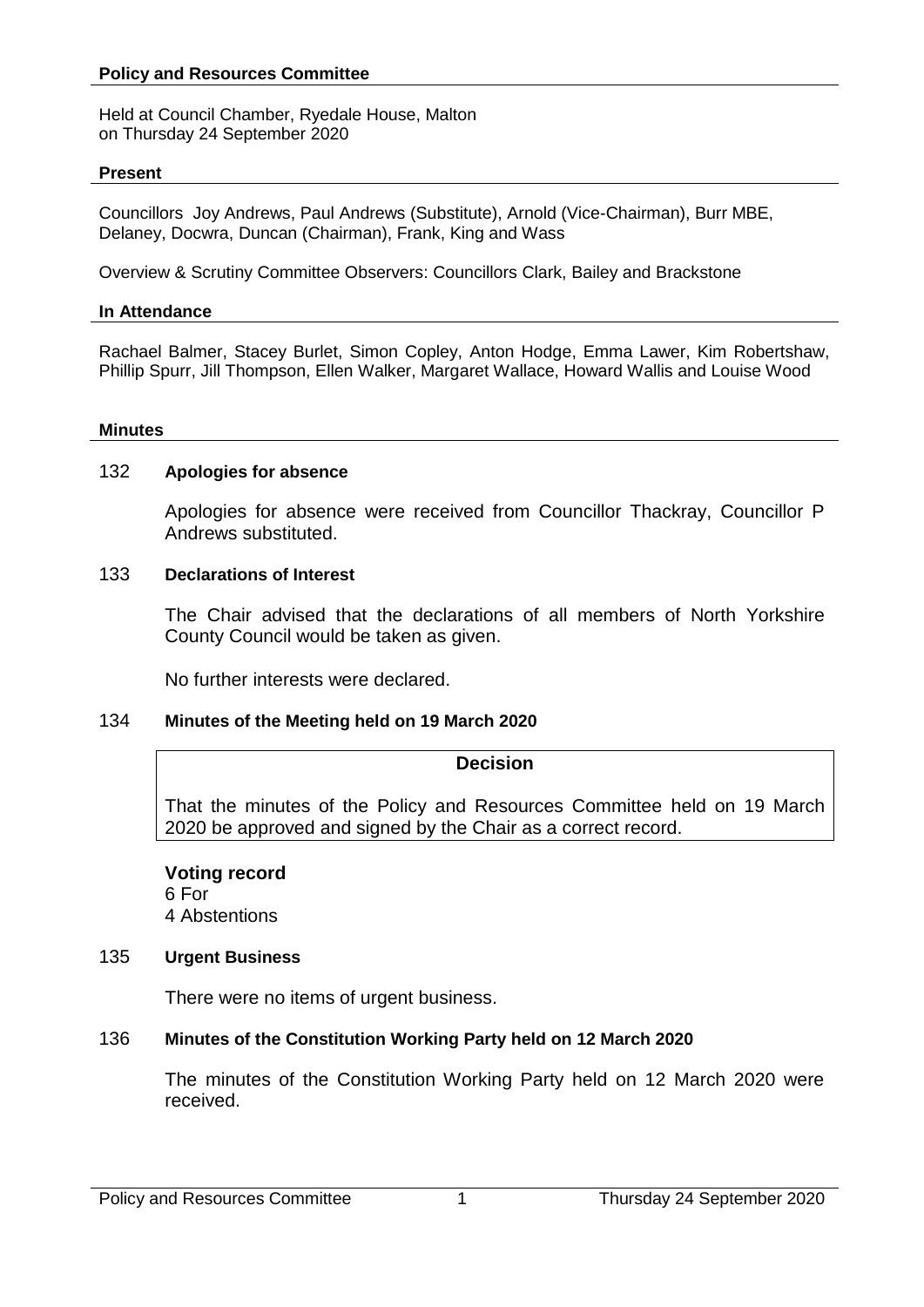Following a request from Councillor Burr, it was noted that three members of the Constitution Working Party who were present at the meeting on 12 March 2020 were not supportive of the motion considered at that meeting.

# 137 **Minutes of the Local Plan Working Party held on 18 June 2020**

The minutes of the Local Plan Working Party held on 18 June 2020 were received.

# 138 **Minutes of the Local Plan Working Party held on 15 September 2020**

The minutes of the Local Plan Working Party held on 15 September 2020 were received.

Councillor P Andrews raised a concern that nothing had been done to move the Local Plan on and that the Government White Paper should not be used as a delay with regard to this work.

# 139 **Minutes of the Car Parking Working Party held on 24 August 2020**

The minutes of the Car Parking Working Party held on 24 August 2020 were received.

### **PART 'A' ITEMS - MATTERS TO BE DEALT WITH UNDER DELEGATED POWERS OR MATTERS DETERMINED BY COMMITTEE**

# 140 **HR Policy Revision - Capability and Disciplinary Policies**

Considered – report of the Head of Human Resources.

### **Decision**

The revised policies are agreed for implementation.

### **Voting record**

Unanimous

# 141 **White Paper Consultation - Planning for the Future**

Considered – report of the Head of Planning and Regulatory Services.

Councillor J Andrews proposed and Councillor Wass seconded the following motion:

That this item is referred to Full Council for consideration.

### **Resolved**

Upon being put to the vote, the motion was lost.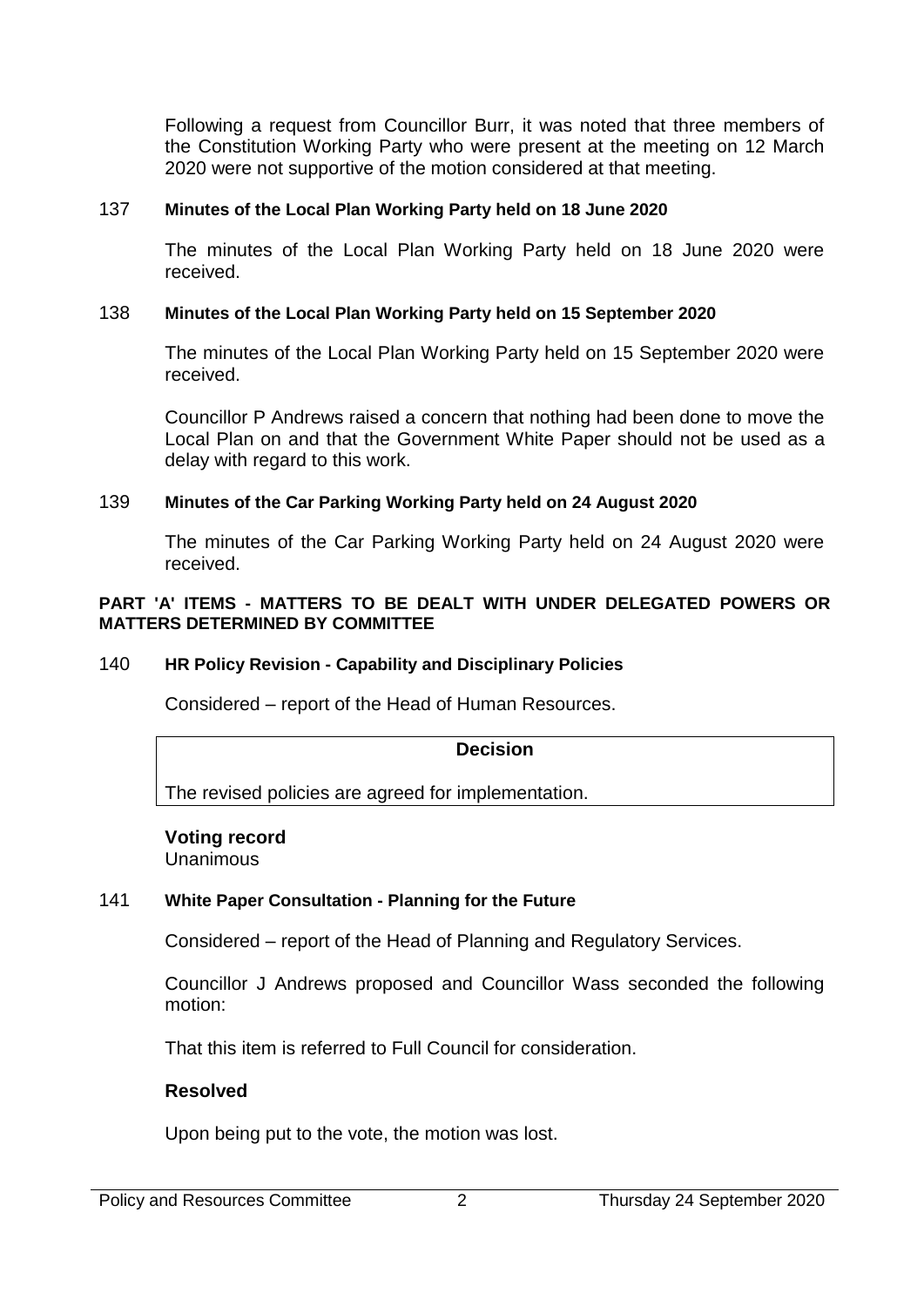# **Voting record**

5 For 5 Against Chair's casting vote – Against

Councillor Burr proposed and Councillor P Andrews seconded the following motion:

That this item is referred to the Planning Committee for their expert views.

# **Resolved**

Upon being put to the vote the motion was lost.

# **Voting record**

5 For 5 Against Chair's casting vote – Against

# **Decision**

- (i) The proposed responses to the White Paper at Appendix 1 of the report are agreed in principle
- (ii) Authority is delegated to the Head of Planning in consultation with the Chairman of Policy and Resources Committee to finalise any further detailed changes in line with member feedback

# **Voting record**

6 For

4 Against

# 142 **Changes to the Current Planning System - MHCLG Consultation**

Considered – report of the Head of Planning and Regulatory Services

# **Decision**

- (i) Members agree a response to the consultation as set out in the proposed response sections highlighted within the report
- (ii) Authority is delegated to the Head of Planning in consultation with the Chairman of the Policy and Resources Committee to finalise any further detailed changes in line with member feedback

**Voting record Unanimous** 

# **PART 'B' ITEMS - MATTERS REFERRED TO COUNCIL**

# 143 **Update on Malton and Norton Infrastructure and Connectivity Workstream**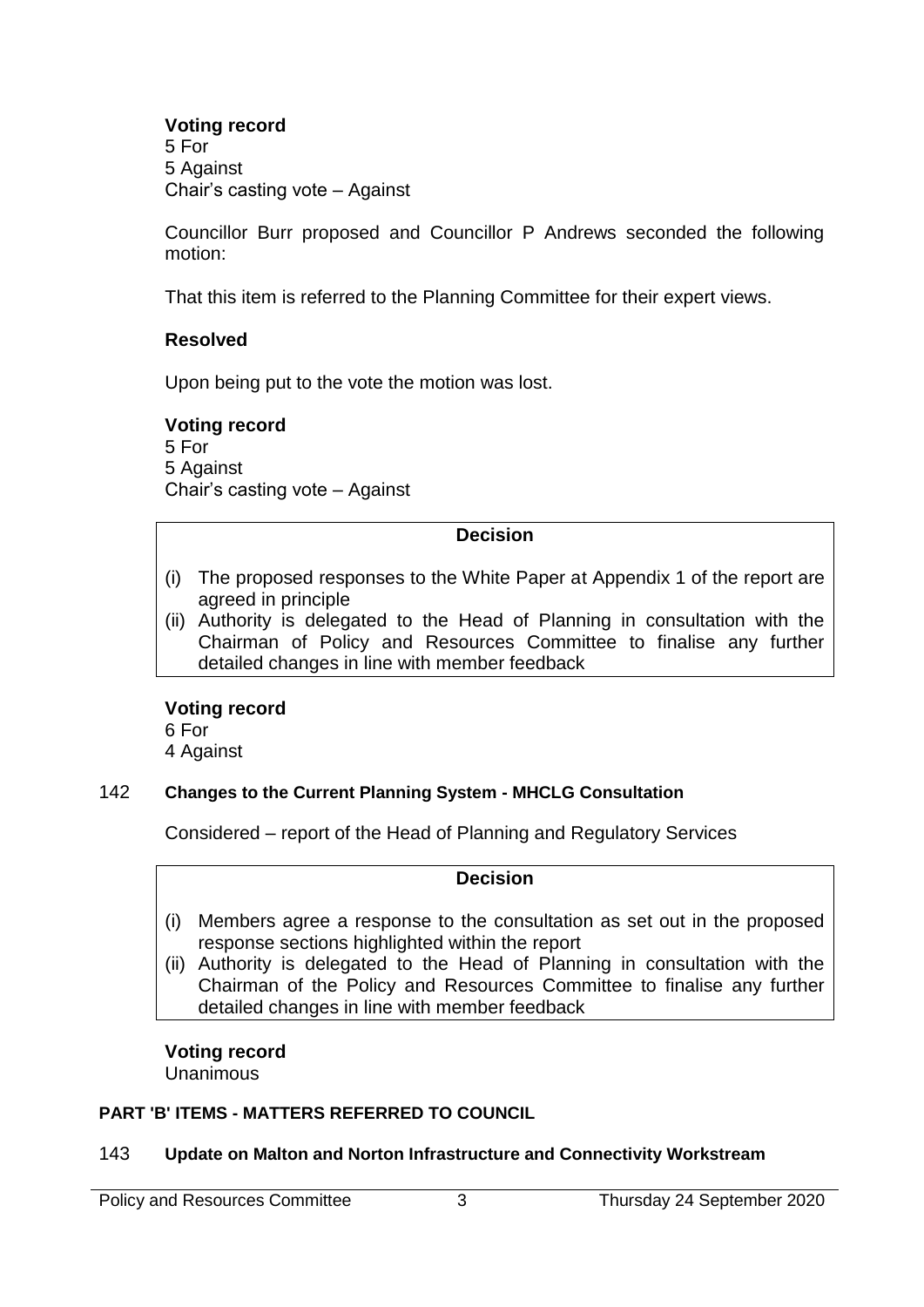Considered – report of the Programme Director of Economic Development, Business and Partnerships

# **Recommendation**

- (i) Members note the contents of the update report, including the indicative costs of the schemes in the table at 7.1 (a);
- (ii) Up to £100k be allocated within the revenue budget and up to £350k be allocated within the capital budget for contributions to development and delivery of the identified schemes;
- (iii) Approval of expenditure of the above budgets be delegated to the Policy and Resources Committee on a scheme-by-scheme basis.

# **Voting record**

**Unanimous** 

### 144 **Homelessness and Rough Sleeper Strategy Summary**

Considered – report of the Housing Services Manager

# **Recommendation**

The Strategy is approved by Full Council.

# **Voting record**

Unanimous

### **EXEMPT INFORMATION**

### 145 **Exempt Information**

# **Resolved**

To exclude the press and public from the meeting for discussion of the following items:

Item 16 (Housing Benefit Debtor Write Offs) as provided by paragraph 1 of Schedule 12A of Section 100A of the Local Government Act 1972, as it contains information relating to an individual.

Item 17 (Future Support for Leisure Service Provision) as provided by paragraph 3 of Schedule 12A of Section 100A of the Local Government Act 1972, as it contains information relating to the financial or business affairs of any particular person (including the authority holding that information).

Item 18 (Shared Housing Initiative) as provided by paragraph 3 of Schedule 12A of Section 100A of the Local Government Act 1972, as it contains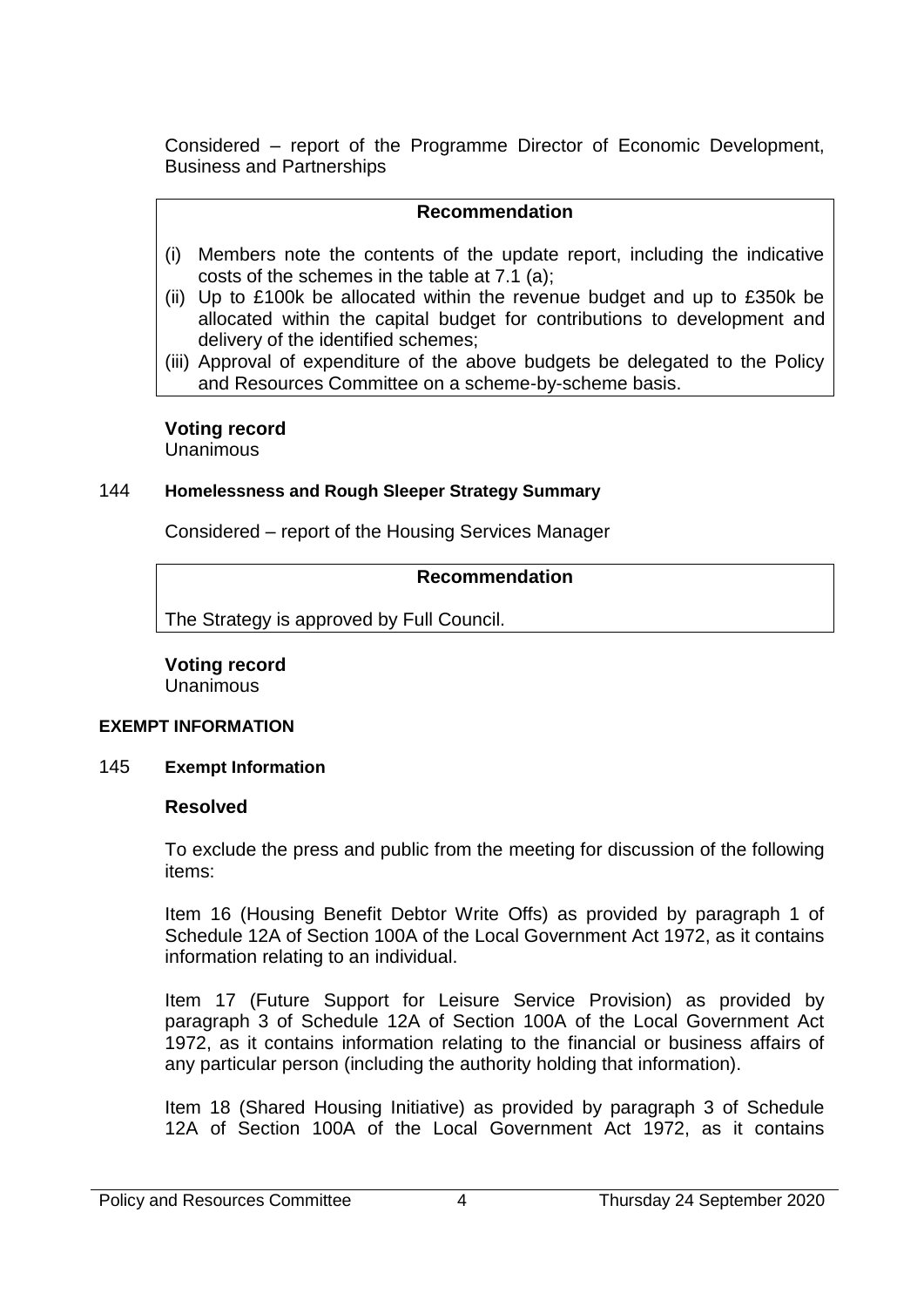information relating to the financial or business affairs of any particular person (including the authority holding that information).

Item 19 (Development Opportunities and Housing Programme) as provided by paragraph 3 of Schedule 12A of Section 100A of the Local Government Act 1972, as it contains information relating to the financial or business affairs of any particular person (including the authority holding that information).

The public interest test has been considered and, in all the circumstances of the case, the public interest in maintaining the exemption is considered to outweigh the public interest in disclosing the information.

#### **EXEMPT PART 'A' ITEMS - MATTERS TO BE DEALT WITH UNDER DELEGATED POWERS OR MATTERS DETERMINED BY COMMITTEE**

#### 146 **Housing Benefit Debtor Write-Offs**

Considered – report of the Chief Finance Officer (s151)

### **Decision**

Members approve to write-off the debt as detailed in the report.

# **Voting record**

Unanimous

### **EXEMPT PART 'B' ITEMS - MATTERS REFERRED TO COUNCIL**

### 147 **Future Support for Leisure Service Provision**

Considered – report of the Programme Director – Economic Development, Business and Partnerships

The item was deferred until the next meeting of the Policy and Resources Committee to enable Officers to gather further information.

### 148 **Shared Housing Initiative**

Considered – report of the Programme Director for Economic Development, Business and Partnerships

### **Recommendation**

That Council approve the recommendations detailed in the report.

**Voting record** Unanimous

#### 149 **Development Opportunities and Housing Programme**